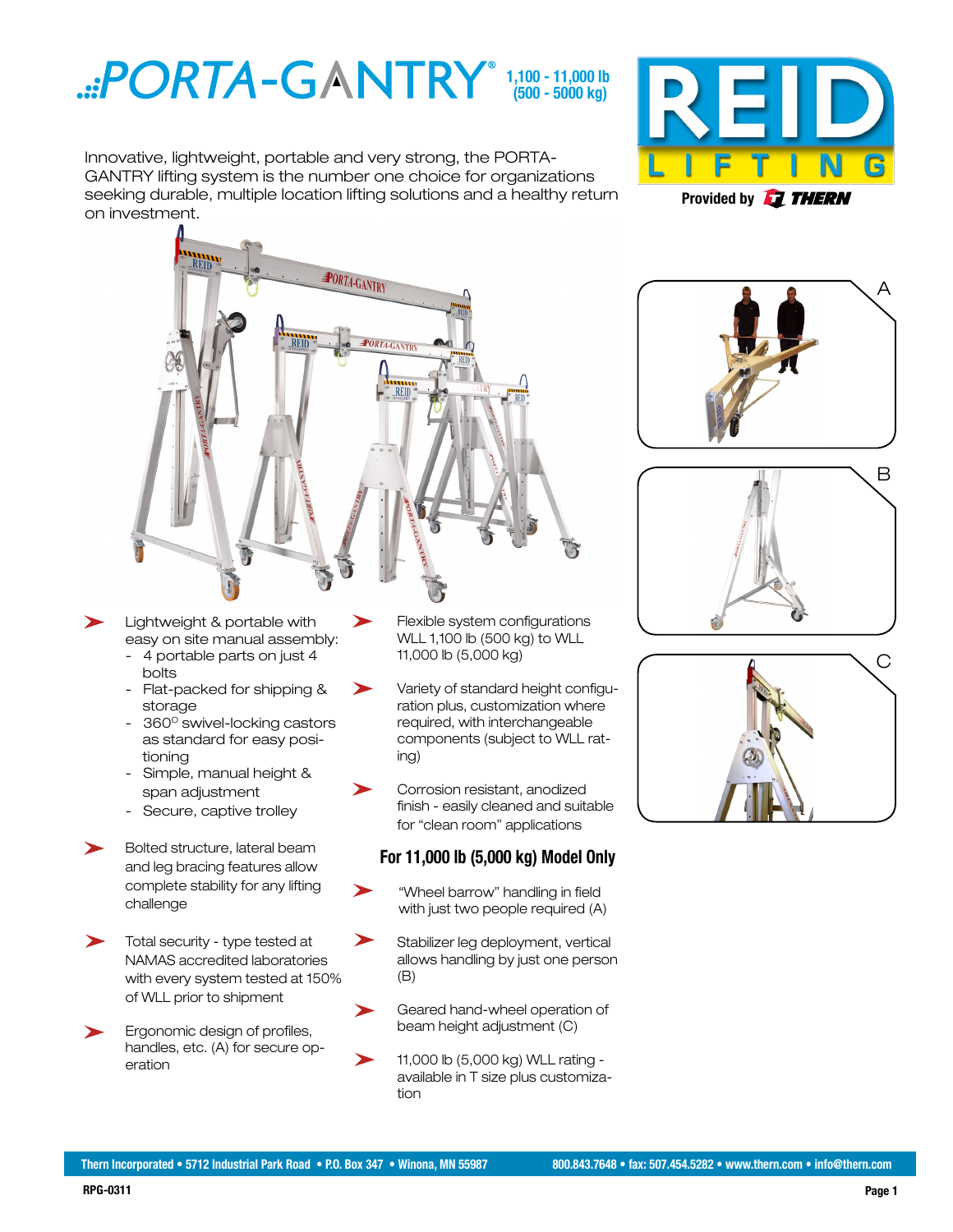## **(500 - 5000 kg) 1,100 - 11,000 lb**

### **OPTIONS AND ACCESSORIES**

- Tool Set
- Multiple Trolleys
- Interchangeable beam lengths

## **Full Customized & Built to Order Solutions Available**

- Trolley control systems
- Pneumatic "All Terrain" casters and Wind Up Jack Legs
- Cantilever counterbalance variants
- Asymmetic configurations

# **Easy Assembly, Operation and Maintenance (D-L)**